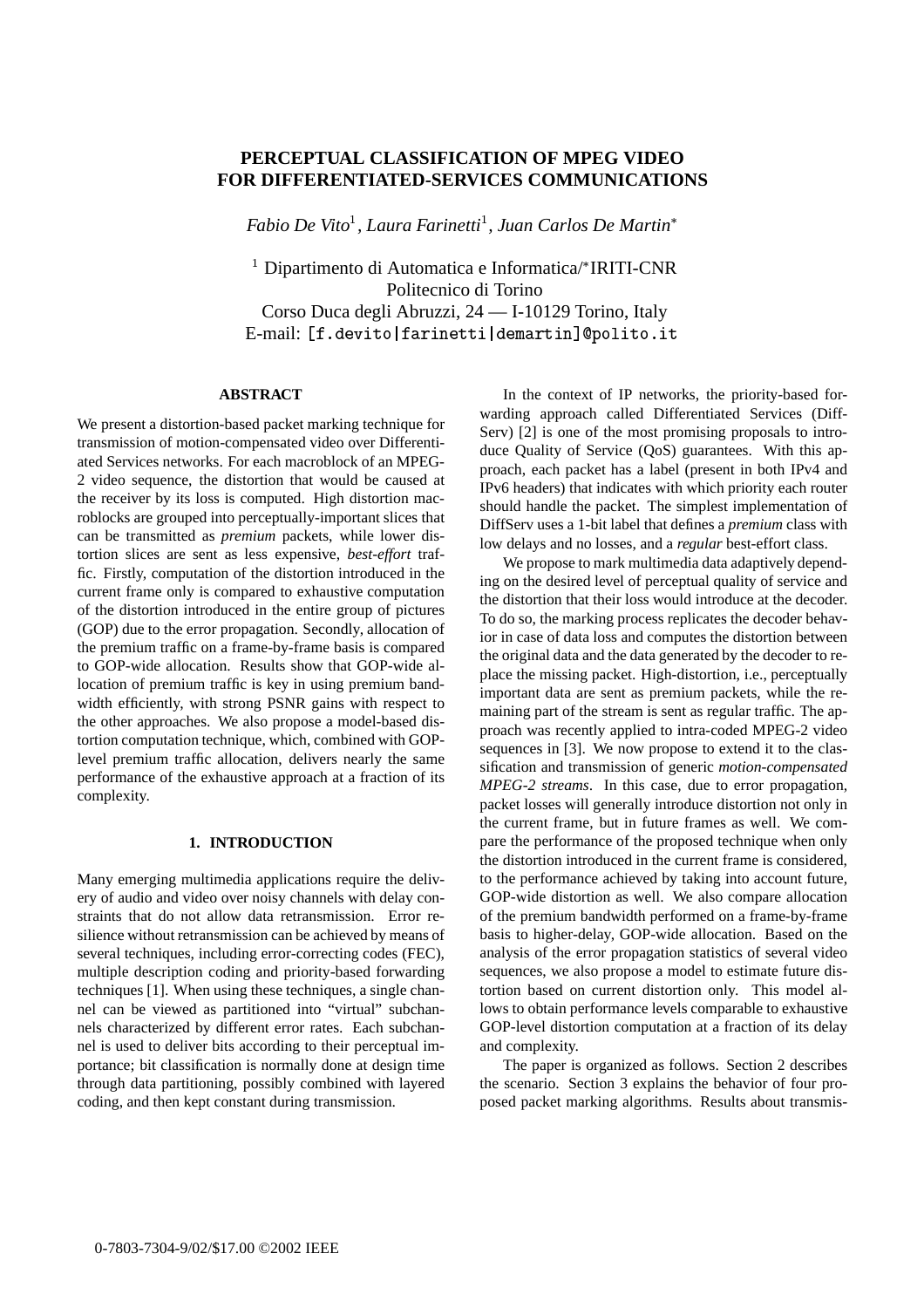sion performance are reported in Section 4. Section 5 describes the proposed model to estimate future distortion, with results about its performance. Finally, conclusions are made in Section 6.

## **2. SCENARIO DESCRIPTION**

We focused on the specific case of MPEG-2 video encoding [4]. The basic element for the description of texture and motion information of each picture is the so-called "macroblock" (MB), which refers to an area of  $16 \times 16$  pixels. In the MPEG standard, an arbitrary number of consecutive macroblocks belonging to the same row is coded into a "slice." In the MPEG syntax a slice is the smallest unit which can be decoded independently. When MPEG video is transmitted over a packet network, packets should contain an integer number of slices since, in case of packet losses, a partial slice is generally useless [5]. Frames can be encoded either without any reference to other frames (I-pictures) or as differences with respect to adjacent frames (P- and Bpictures). Adjacent pictures (in coding order) form a logical unit called "group of pictures" (GOP). Each GOP begins with an I-picture and ends with the next I-picture (not included). Because of the temporal prediction, distortion due to packet losses may propagate within the GOP until an Ipicture is reached. The reference MPEG-2 decoder [6] was modified to implement a simple concealment technique in which a lost MB is replaced by the MB in the same position in the *anchor* frame; in particular, if the lost MB belongs to an I- or B-picture the anchor frame is the previous frame in *display order*, otherwise, in the case of a P-picture, the anchor frame is the previous frame in *coding order*.

The network architecture considered in this paper manages two classes of traffic, a *premium* class and a *regular*, best-effort class. It is straightforward to generalize this scenario to more than two classes. *Premium* packets have higher priority in the routers queues and are always delivered; *regular* packets, instead, receive a best-effort service, and therefore neither a maximum amount of delay nor the delivery are guaranteed. Figure 1 shows a DiffServ network architecture. The marking algorithm performs macroblock classification; in general this process can be performed outside the encoder although at a higher computational cost. At the receiver the original stream is reconstructed, packet losses are, if needed, concealed, and video data decoded.

# **3. MARKING ALGORITHMS DESCRIPTION**

We propose to express the perceptual importance of a macroblock in terms of the distortion that would be introduced by its loss. Such distortion can be defined as the MSE between the video sequence decoded using the correct data and the video sequence decoded using the replacement data



Figure 1: Block diagram of a 2-class DiffServ network architecture.

generated by the concealment technique at the decoder. If we have a constraint on the maximum premium share that can be used, then the problem can be formulated in terms of rate-distortion optimization. Our packet marking algorithm sorts MBs in decreasing order of perceptual importance and marks the most important MBs until the premium share is reached. Adjacent macroblocks belonging to the same class are put in the same slice. Then slices of the same class are grouped into packets. Packets containing *sequence headers* and *picture headers* are always marked as premium since their loss severely degrades decoder output.

According to the way in which *distortion computation* and *macroblock marking* are performed we can identify four main approaches to perceptual classification.

### **3.1. Frame- vs. GOP-level Distortion Computation**

The overall distortion introduced by a macroblock in case of loss is the sum of the distortion introduced in the *current frame* plus the distortion introduced in the *future frames* due to error propagation. *Frame-level distortion computation* takes into account only the first error term, while *GOP-level distortion computation* considers both error terms. Framelevel distortion computation requires lower delay and lower complexity, at the expected cost of lower performance. GOP-level distortion computation, on the other hand, is significantly more complex, since it requires, for each macroblock, decoding and error concealment of all subsequent frames until the end of the current GOP.

#### **3.2. Frame- vs. GOP-level Premium Marking**

The marking algorithm can operate with two different scopes: *one frame* or *the complete GOP*. In the former case, a given share of each frame is marked as premium independently of the distortion levels of the other frames of the GOP. In the latter case, instead, the premium share is allocated over the whole GOP; the marking module has complete knowledge of where the highest distortion macroblocks are located in the GOP and can, therefore, allocate the available premium bandwidth where it is most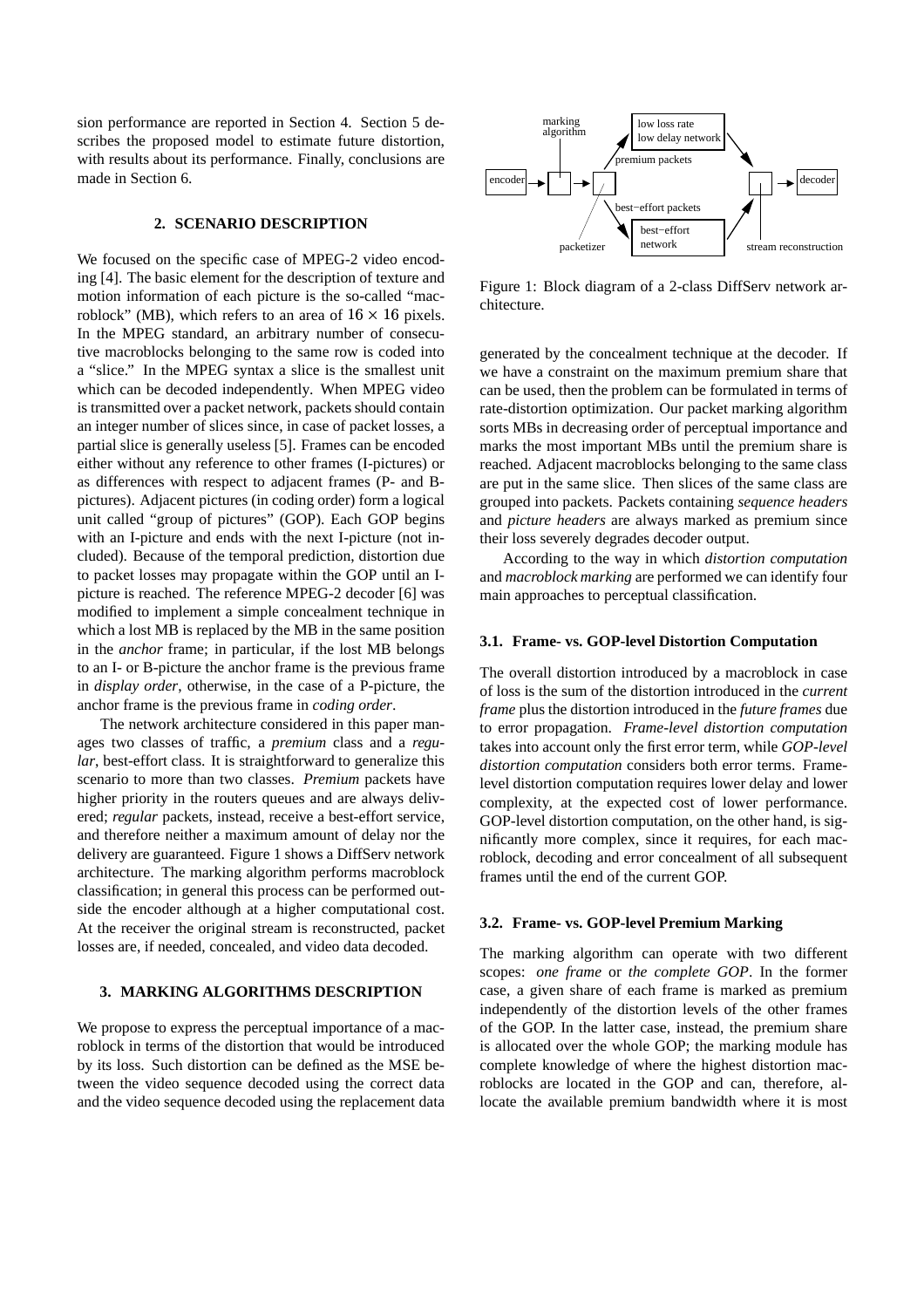needed. Figure 2 shows an example of two approaches: with frame-level marking, a constant share of each frame is marked as premium (gray areas), while with GOP-wide marking, premium bandwidth is concentrated to protect high-distortion regions. Frame-level marking is a lowdelay, low-complexity scheme that suits interactive transmission scenarios, at the expected price of lower quality performance compared to GOP-level marking. GOP-level marking, on the other hand, although more complex, has the potential of significantly more efficient use of network resources.



Figure 2: Representation of (a) frame-level and (b) GOPlevel premium marking; premium MB's are shown in grey.

## **4. RESULTS**

Figure 3 shows PSNR values corresponding to the four approaches presented above, as a function of packet loss rate. The first three GOP's of the *Mobile* sequence were used; 30% of the overall traffic was marked as premium. PSNR is computed with respect to the error-free sequence. Besteffort packet losses are uniformly distributed, while premium packets are not subject to losses.

The first two curves from the top correspond to GOPbased premium marking, while the third and fourth curves correspond to frame-based premium marking. The freedom to use premium bandwidth where it is most needed within the GOP, instead of allocating it rigidly on a frame-by-frame basis, delivers strong gains in terms of perceptual quality.

Regarding distortion computation, instead, our results show that there is not a great difference in performance between frame- and GOP-level distortion computation.

The regular best-effort case, as in the current Internet, is represented by the lowest curve; as can be seen, the performance gain delivered by DiffServ transmission is always quite significant.

Other simulation results, not reported here, show that absolute PSNR values of all curves increase or decrease as we increase or decrease the premium bandwidth, as expected.



Figure 3: Comparison of the four proposed marking algorithms for increasing packet loss rates: GOP- and framelevel distortion computation (d.c.) and premium marking (p.m.); 30% premium bandwidth.

Table 1: Relative weight of current and future distortion averaged on different video sequences, with standard deviation values.

| Frame    | Distortion produced in |               | Standard  |
|----------|------------------------|---------------|-----------|
| type     | current                | future        | deviation |
|          | frame $(\%)$           | frames $(\%)$ | $(\%)$    |
|          | 14.8                   | 85.2          | 2.4       |
| First P  | 18.9                   | 81.1          | 2.8       |
| Second P | 27.7                   | 72.3          | 2.9       |
| Third P  | 65.9                   | 34.1          | 31        |

#### **5. MODEL OF FUTURE DISTORTION**

The total distortion introduced by a macroblock loss is the sum of two contributions: the one produced in the frame the macroblock belongs to, *current distortion*, and the distortion of all macroblocks in the following frames that reference the examined macroblock, *future distortion*. We observed that, for similar frame type and position in the GOP, the ratio between the current and future distortion is quite constant for all observed sequences: current and future distortion of a macroblock seems to depend strongly on the type of frame it belongs to, and weakly on the particular sequence.

Table 1 reports the results of a statistical analysis of several video sequences. B-frames are not considered because they are never referenced by other frames, therefore their future distortion is always zero.

We used these values to build a simple model to estimate the future distortion, with the aim to achieve the benefits which, although not great with respect to frame-level dis-